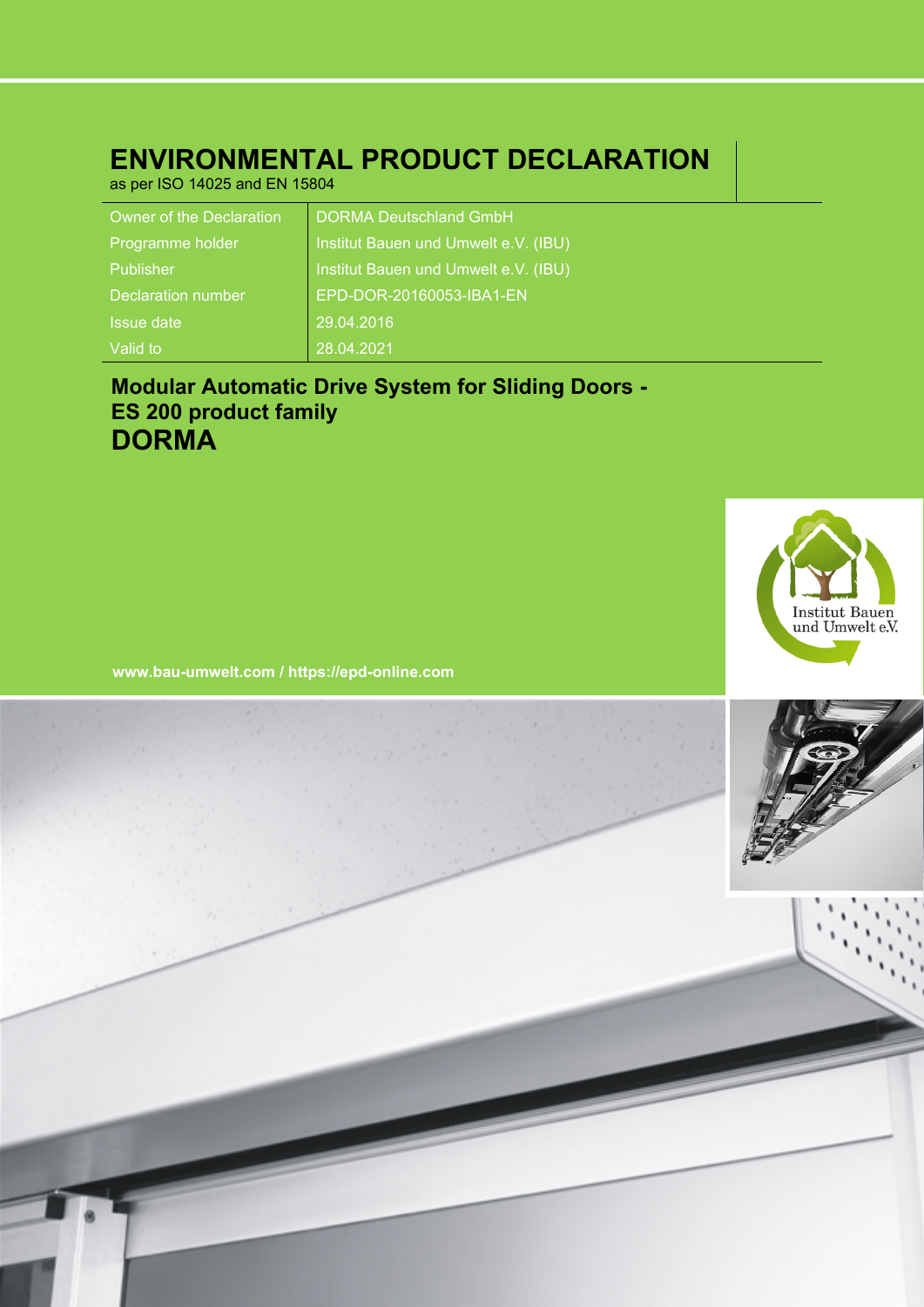

#### **DORMA Modular Automatic Drive System for Sliding Doors - ES 200 product family Owner of the Declaration Programme holder** IBU - Institut Bauen und Umwelt e.V. DORMA Deutschland GmbH Panoramastr. 1 Dorma Platz 1 10178 Berlin 58256 Ennepetal **Germany Germany Declaration number Declared product / Declared unit** EPD-DOR-20160053-IBA1-EN The declared unit is one modular automatic drive system for sliding doors comprising: the average sales volume of the ES 200 Standard, ES 200-2D, ES 200 EASY and ES 200 EASYplus, as well as the respective packaging materials. **This Declaration is based on the Product Scope: Category Rules:** This EPD refers to the entire life cycle of an average Drive systems for automatic doors and gates, 07/2014 ES 200 drive system. (PCR tested and approved by the SVR) The various technical characteristics are depicted in section 2.3. **Issue date** The production location is the DORMA production site 29.04.2016 in Ennepetal, Germany. Product components are also procured from the DORMA location in Bonn. The material and energy **Valid to** flows were taken into consideration accordingly. 28.04.2021 The owner of the declaration shall be liable for the underlying information and evidence; the IBU shall not be liable with respect to manufacturer information, life cycle assessment data and evidences. **Verification** Wireinmarger The CEN Norm /EN 15804/ serves as the core PCR Independent verification of the declaration according to /ISO 14025/ Prof. Dr.-Ing. Horst J. Bossenmayer Prof. Dr.-Ing. Horst J. Bossenmayer<br>(President of Institut Bauen und Umwelt e.V.) internally internally internally internally externally umun Dr. Burkhart Lehmann Dr.-Ing. Wolfram Trinius (Managing Director IBU) (Independent verifier appointed by SVR)

### **2. Product**

#### **2.1 Product description**

The innovative automatic drive system ES 200 for sliding doors is a solution for any fields of application and scope of operation. The ES 200 allows DORMA to supply a drive system that covers all applications due to its modular construction with a low number of components. The modular and flexible drive system is available in the following variants:

- ES 200 Standard
- ES 200 2D
- ES 200 EASY
- ES 200 EASYplus.

The product family of the modular automatic ES 200 drive system covers all above mentioned drive

systems. Average values (material and energy flows) are based on the volumes of ES 200 variants sold during the reference period.

#### **2.2 Application**

The automatic ES 200 drive system is used as a drive for automating sliding door systems as well as escape and rescue routes: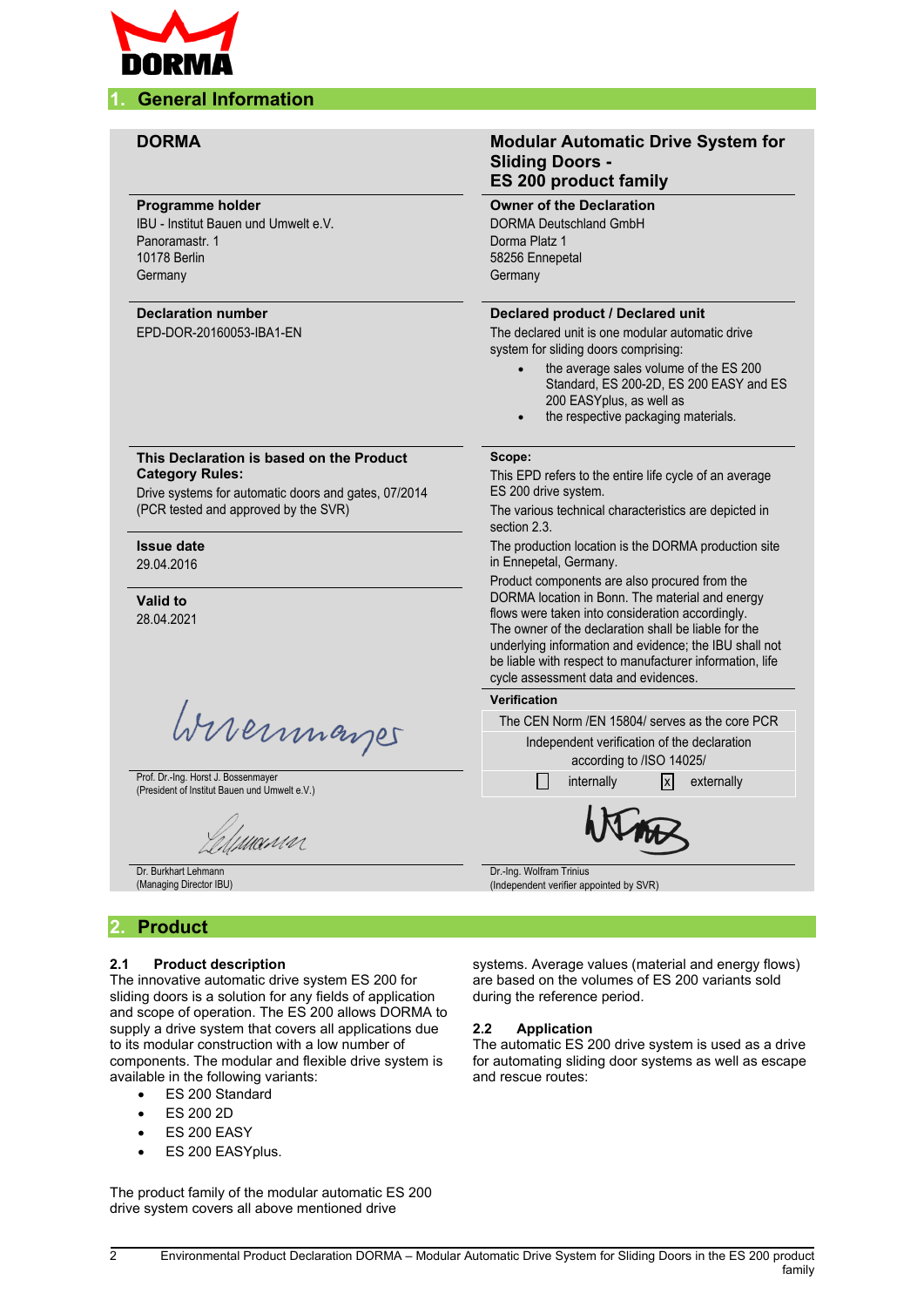

| Door<br>parameters                               | <b>ES 200</b><br>Stand-<br>ard | <b>ES 200</b><br>2D | <b>ES 200</b><br>Easy | ES 200<br>EASY<br>plus |
|--------------------------------------------------|--------------------------------|---------------------|-----------------------|------------------------|
| Use in escape<br>and rescue<br>routes            |                                | 日を                  |                       |                        |
| Single-panel<br>sliding door:<br>- Opening width |                                |                     |                       |                        |
| (clear width)<br>[mm]<br>- Door panel            | $700 -$<br>3.000               | 900 –<br>1,800      | $700 -$<br>3,000      | $700 -$<br>3.000       |
| weight (max.)<br>[kg]                            | 1 x 200                        | $1 \times 150$      | $1 \times 120$        | $1 \times 200$         |
| Double-panel<br>sliding door:<br>- Opening width |                                |                     |                       |                        |
| (clear width)<br>[mm]<br>- Door panel            | $800 -$<br>3.000               | $1.000 -$<br>3.000  | $800 -$<br>3.000      | $800 -$<br>3.000       |
| weight (max.)<br>[ka]                            | $2 \times 160$                 | $2 \times 130$      | $2 \times 100$        | $2 \times 120$         |

#### **2.3 Technical Data**

The following technical data is of relevance for the LCA:

| <b>Technical data</b>                               | ES<br>200<br>Stan-<br>dard | FS<br>200<br>2D | ΕS<br>200<br><b>EASY</b> | ΕS<br>200<br>EASY<br>plus |
|-----------------------------------------------------|----------------------------|-----------------|--------------------------|---------------------------|
| Height                                              |                            |                 | 100/150 mm               |                           |
| Overall depth                                       |                            |                 | 180 mm                   |                           |
| Opening and<br>closing force                        |                            | Max. 150 N      |                          |                           |
| Opening speed<br>(incremental<br>adjustment) [cm/s] | $10 -$<br>70               | $10 -$<br>70    | $10 -$<br>50             | $10 -$<br>55              |
| Closing speed<br>(incremental<br>adjustment) [cm/s] | $10 -$<br>50               | $10 -$<br>50    | $10 -$<br>40             | $10 -$<br>50              |
| Hold-open time<br>[sec.]                            | $0.0 -$<br>180             | 0.5<br>- 30     | $0.5 -$<br>30            | $0.0 -$<br>60             |
| Supply voltage /<br>Frequency                       | 230 V / 50/60 Hz           |                 |                          |                           |
| Wattage [W]                                         | 250                        | 180             | 180                      | 250                       |
| Protection class                                    | IP 20                      |                 |                          |                           |
| Tested to low-<br>voltage guidelines                |                            |                 |                          |                           |

#### **2.4 Placing on the market / Application rules** The following standards are applicable for the placing on the market of the ES 200 product family:

- /EN 16005/
- /DIN 18650-1/ -2/
- /EN ISO 13849-1/
- /EN 60335-1/
- /EN 60335-2-103/
- /IEC 60335-2-103/

AutSchR 1997 (German guidelines for automatic sliding doors in escape routes) also applies for DORMA ST 200-2D only.

TÜV-Nord certificates are available for the respective products tested.

#### **2.5 Delivery status**

One automatic ES 200 drive system (averaged by sales volume) offers the following delivery status:

| Components        | Absolute | Percentage |
|-------------------|----------|------------|
| Average ES 200    | 30.95 kg | 86%        |
| Average Packaging | 5.17 kg  | 14%        |
| TOTAL             | 36.12 kg | 100.0%     |

#### **2.6 Base materials / Ancillary materials**

The ES 200 product family comprises the following components:

| <b>Components</b>   | Percentage |
|---------------------|------------|
| Aluminium elements  | 50%        |
| Steel elements      | 23%        |
| Electronic elements | 23%        |
| Plastic elements    | 4%         |
| TOTAL               | 100%       |

#### **2.7 Manufacture**

The drive units and requisite circuit boards of the ES 200 product family are manufactured at DORMA. The certified Quality Management system in accordance with /DIN EN ISO 9001/ safeguards the high quality standard of DORMA products. It guarantees continuous improvement of the overall processes and product quality at the DORMA locations.

#### **2.8 Environment and health during manufacturing**

The Environment Management system at DORMA Ennepetal is certified according to /ISO 14001/. The industrial safety is certified to /OHSAS 18001/ and the Energy Management System to /ISO 50001/.

#### **2.9 Product processing/Installation**

DORMA deploys specially-trained assembly teams to install the product systems.

#### **2.10 Packaging**

The declared unit includes the following packaging materials and their percentages by mass:

| Component           | Percentage |
|---------------------|------------|
| Paper and cardboard | 89 %       |
| Wood                | 10%        |
| LDPE foil           | 1 %        |
|                     |            |

More information on the possible re-use of packaging is provided in section 2.16.

#### **2.11 Condition of use**

No auxiliaries or consumables are incurred during maintenance, and use of the automatic drive system ES 200. Regular maintenance is advised to ensure the life expectancy of 10 years. For repairs or renewals, suitable spare parts are available. The energy supply for the analysed drive units has been calculated for the reference service life of 10 years.

#### **2.12 Environment and health during use**

There are no interactions between products, the environment and health.

#### **2.13 Reference service life**

The reference service life amounts to 10 years. This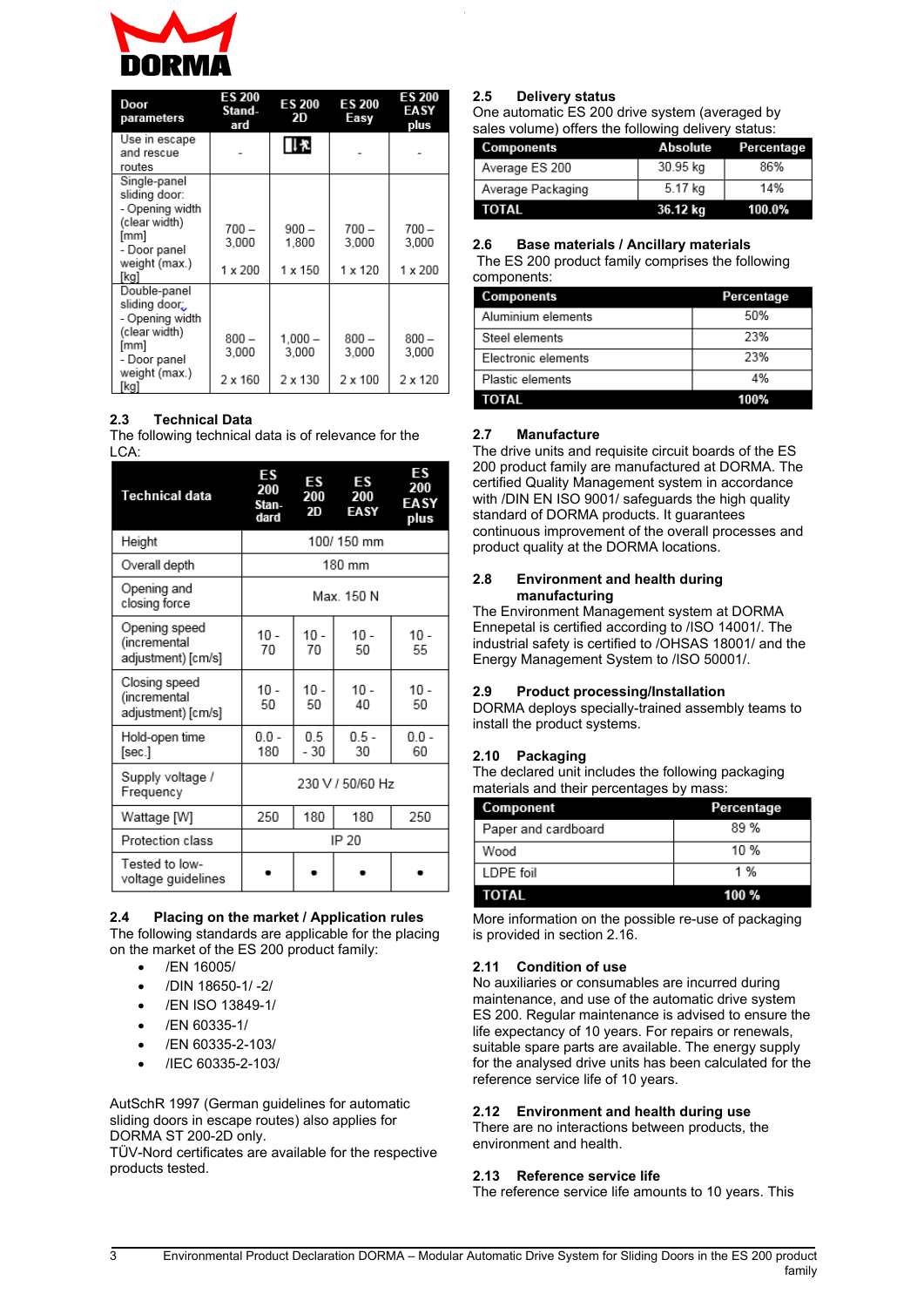

complies with 1,000,000 closing cycles according to /EN 16005/.

#### **2.14 Extraordinary effects**

#### **Fire**

Not relevant!

#### **Water**

No hazardous substances are emitted into the environment on contact with water.

#### **Mechanical destruction**

The product has to be disposed properly.

#### **2.15 Re-use phase**

With reference to the material composition of the product in accordance with section 2.6, the following possibilities are available:

#### *Material recycling*

The materials suitable for material recycling primarily comprise the metallurgical materials processes in the product.

#### *Energy recovery*

The materials suitable for energy recovery primarily comprise the plastics contained in the product.

#### *Landfilling*

The entire product can be landfilled in the absence of waste recycling technologies.

#### **2.16 Disposal**

#### *Scrap incurred during the production phase* The scrap incurred during the production phase is

directed to material recycling. Scrap is collected separately by material type and disposed of. Waste codes in accordance with the /European Waste Catalogue (EWC) 2001/118/EC/:

 /EWC 12 01 01/ Ferrous metal filings and turnings

#### *Packaging*

The packaging components incurred during installation in the building are directed to an energy recovery process.

- /EWC 15 01 01/ Paper and cardboard packaging
- /EWC 15 01 02/ Plastic packaging
- /EWC 15 01 03/ Wooden packaging

#### *End of Life*

All materials are directed to an energy recovery or metallurgical recycling process.

- /EWC 16 02 14/ Used devices with the exception of those included in 16 02 09 to 16 02 13
- /EWC 16 02 16/ Components removed from used devices with the exception of those included in 16 02 15
- /EWC 16 06 01/ Lead batteries
- /EWC 17 02 03/ Plastic
- /EWC 17 04 02/ Aluminium
- /EWC 17 04 05/ Iron and steel

 /EWC 17 04 11/ Cables with the exception of those included in 17 04 10

Disposal of the drive unit in Europe is subject to the /WEEE Guideline 2002/96/EC/.

#### **2.17 Further information**

*Contact data for more detailed information:* Please refer to the last page of this Declaration.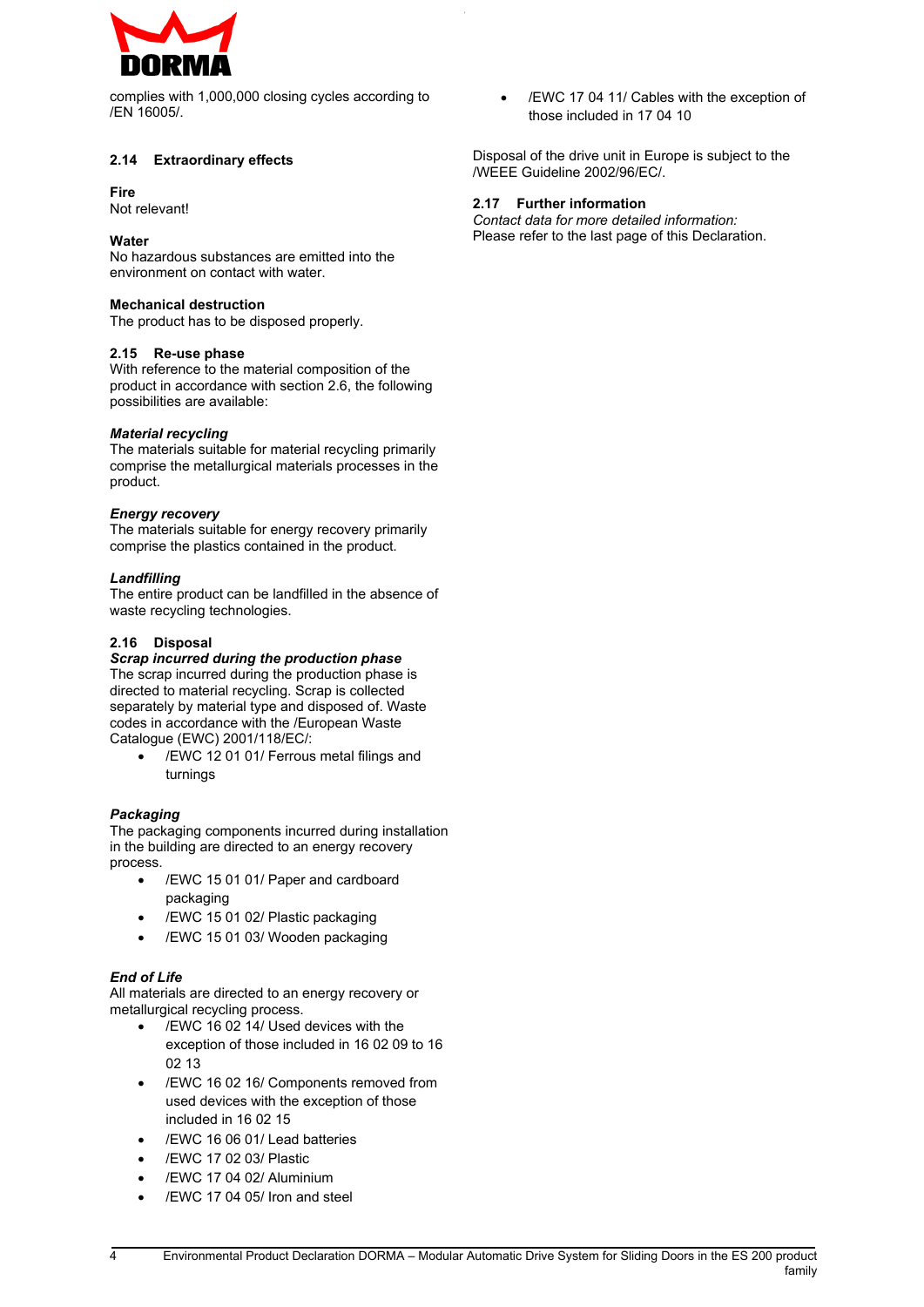

### **3. LCA: Calculation rules**

#### **3.1 Declared Unit**

The declared unit is the average for one (1) modular automatic drive system for sliding doors as sales averages of the

- ES 200 Standard
- ES 200-2D
- ES 200 EASY
- ES 200 EASYplus

including the respective packaging materials.

| <b>Name</b>               | Value | Unit |
|---------------------------|-------|------|
| Declared unit             |       | pce. |
| Product weight            | 36.12 | ٢a   |
| Conversion factor to 1 kg | በ 277 |      |

#### **3.2 System boundary**

Type of EPD: cradle to grave (with options) The following modules are considered in accordance with /EN 15804/:

#### *Modules A1-3, A4, A5*

The product stage commences with consideration of the material and energy flows required for manufacturing the product, including all of the associated upstream chains and requisite transport associated with procurement. Furthermore the whole production phase at the production site Ennepetal was mapped, including the treatment of production waste towards achieving the End-of-Waste status (EoW). Distribution transports and the installation into the building were considered as well.

#### *Module B3*

This module covers the replacement of expendable parts over the entire operating life of 10 years. *Module B6*

This module includes the energy consumption for operating the declared drive units including the standby modus over the entire operating life time of 10 years.

#### *Modules C2-3*

These modules include the environmental impact associated with waste treatment until reaching the End-of-Waste status (EoW) including the associated transport at the end of the product's life circle. *Module D*

Evidence of credits incurred by waste treatment as a result of energetic (MVA route) or material recycling (recycling route) of packaging (A5), spare parts (B3) and the product at the End-of-Life (C3).

#### **3.3 Estimates and assumptions**

No estimates or assumptions were made which would be of relevance for interpreting the Life Cycle Assessment results.

#### **3.4 Cut-off criteria**

All of the relevant modules to /EN 15804/ were taken into consideration. All of the data from the operational data survey is taken into consideration. Accordingly, material flows have also been analysed with a mass percentage of less than one per cent. The total mass percentages not taken into consideration therefore

remains significantly less than 1% of the overall mass utilisation. It can be assumed that the total of all neglected processes does not exceed 5% in the impact categories.

#### **3.5 Background data**

The software system /GaBi/ in the actual version 7 was used for modelling the life cycle. All of the background data records of relevance for manufacturing and disposal were taken from various /GaBi/ data bases as well as the /Ecoinvent/ data base (version 2.2). All data records used are documented online.

German data records were used for Modules A1-3 and European data records were used for distribution transport (A4), use (B Modules) and disposal scenarios (C Modules), wherever available.

The background data records from the /GaBi/ data bases used for the analysis pertain to the reference year 2013. Some of the /Ecoinvent/ data records used are more than 10 years old but are still regarded as the most suitable data for analysis in accordance with /CEN/TR 15941/. The /Ecoinvent/ data records can be classified as conservative on account of empirical values available.

The secondary and recycling material shares can only be considered using generic data records. An individual adjustment of these secondary shares is not possible with the analysis software /GaBi/ used.

#### **3.6 Data quality**

The data on the products under review was recorded using analyses of internal production and environmental data, LCA-relevant data within the supplier chain and analyses of relevant data for the provision of energy. The data surveyed have been examined for plausibility and consistency. Good data representativeness can be assumed.

The secondary and recycling rates are considered by the generic data sets information.

#### **3.7 Period under review**

The life cycle data was recorded for the period 1 January 2015 to 31 December 2015.

#### **3.8 Allocation**

The material flows were compiled on a production unit basis from the DORMA ERP system. All of the energy flows considered within this context were measured on site.

The credits for the reconverted product were attributed to Module D. The /GaBi/ data items for the material recycling do not indicate separate results for modules C3 and D. Owing to the credit overhang, the results were attributed to Module D.

Production waste with a market value was treated with the economic allocation as co-product in the data model.

#### **3.9 Comparability**

Basically, a comparison or an evaluation of EPD data is only possible if all the data sets to be compared were created according to /EN 15804/ and the building context, respectively the product-specific characteristics of performance, are taken into account.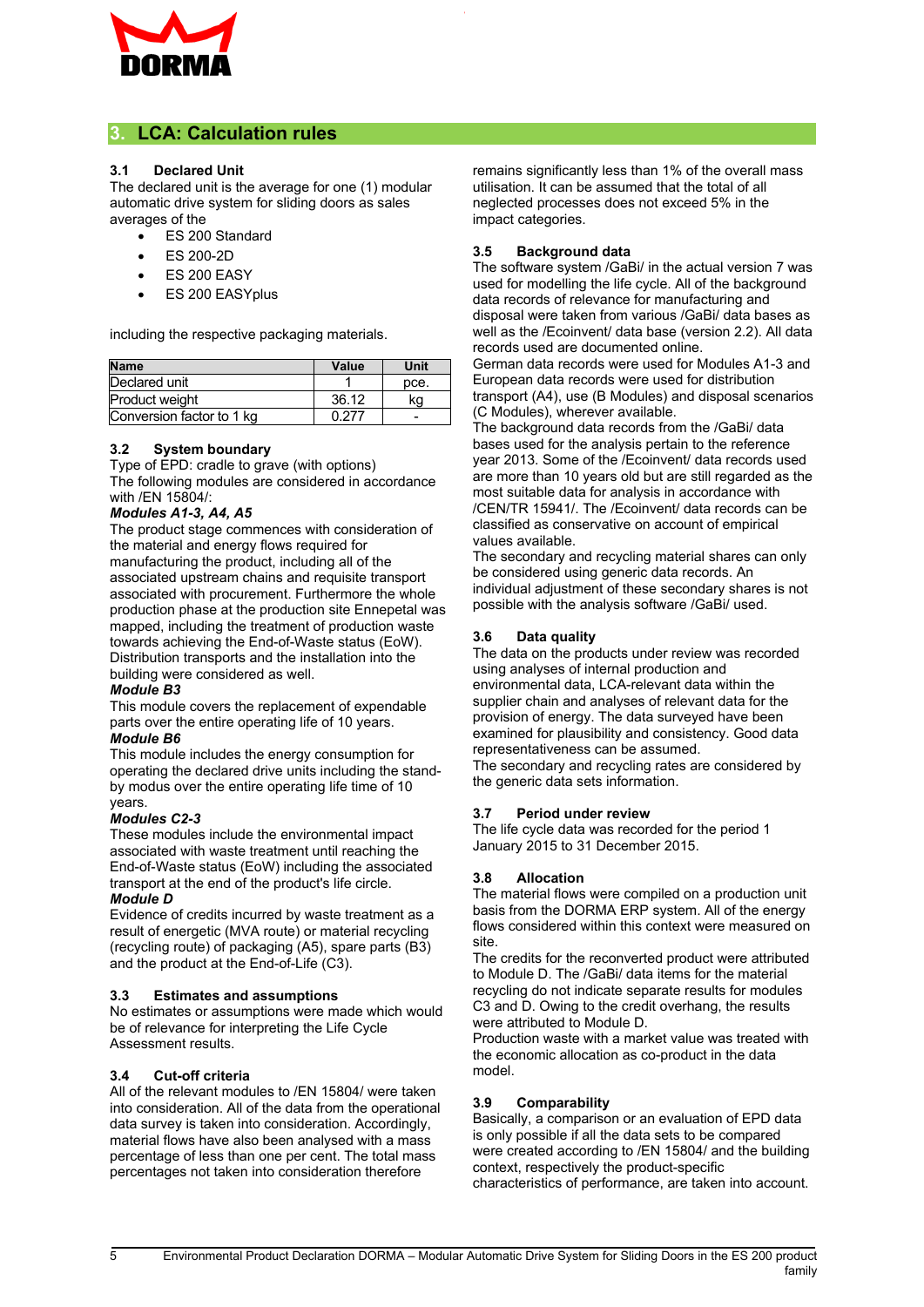

#### **4. LCA: Scenarios and additional technical information**

#### **Transport to site (A4)**

| <b>Name</b>                                    | Value | Unit   |
|------------------------------------------------|-------|--------|
| Means of transport Truck, Euro 3               | 17.3t | useful |
|                                                |       | load   |
| Transport distance                             | 340   | km     |
| Capacity utilisation (including<br>empty runs) | 85    | %      |

All of the distribution countries were recorded disproportionately in establishing the transport distance.

#### **Construction installation process (A5)**

| Name                                                                               | Value | Unit           |
|------------------------------------------------------------------------------------|-------|----------------|
| Output substances following<br>lwaste treatment on site Plastic<br>protective foil | 0.02  | kg             |
| Output substances following<br>lwaste treatment on site<br>Cardboard and paper     | 4.65  | kg             |
| Output substances following<br>waste treatment on site Wood                        | 0.50  | kg             |
| Disposal transport Means of<br>transport Truck, Euro 3                             | 17.3t | useful<br>load |
| Disposal transport Transport<br>ldistance                                          | 50    | km             |
| Disposal transport Capacity<br>utilisation (including empty runs)                  | 85    | $\%$           |

#### **Repairs (B3)**

| <b>Name</b>    | Value      | Unit |
|----------------|------------|------|
| Material loss  | 57<br>ا ب. | κa   |
| ----<br>$\sim$ | .          |      |

Repair cycle as per "Manufacturer guidelines on wear parts" provided by DORMA, indicated for a total operating period of 10 years.

#### **Reference service life**

| <b>Name</b>            | alue/ |  |
|------------------------|-------|--|
| Reference service life |       |  |
|                        |       |  |

#### **Operational energy use (B6)**

**Name Value Unit** Equipment output  $\vert$  180 - 250 kW Weighted energy consumption  $\,$  | 1,668.50 | kWh Electricity consumption refers to the reference service life of 10 years.

#### **End of Life (C1-C4)**

| <b>Name</b>                                         | Value | Unit |
|-----------------------------------------------------|-------|------|
| For recycling                                       |       | $\%$ |
| For energy recovery                                 |       | $\%$ |
| The presences at the End of Life stage are modelled |       |      |

The processes at the End-of-Life stage are modelled using data records which represent the European average.

#### **Re-use, recovery and recycling potential (D)**

Module D comprises credits for the material recycling of metals of the modules B3 and C3 as well as credits for the energetic recycling of plastics of modules B3 and C3 and the packaging materials of module A5.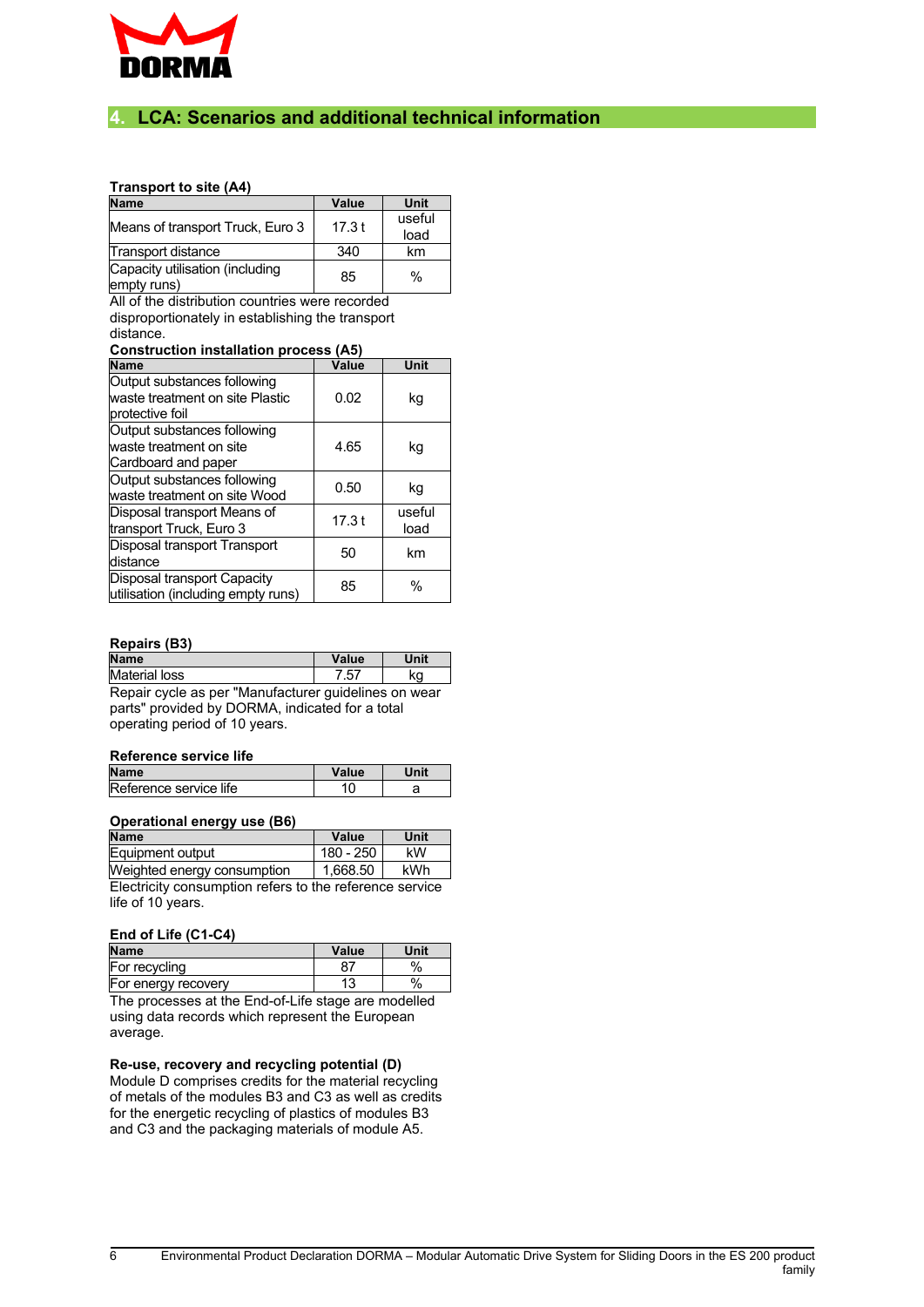

# **5. LCA: Results**

|                                                                                                                                                                                                                                                                                                                                                                                                                                                                                                                                                                                                                                                                                                                                                        |                                   |                |                                                 |                        |                        |                                                |                         |             |                                                                           |                              |                            |                               |                            |                        |                        | DESCRIPTION OF THE SYSTEM BOUNDARY (X = INCLUDED IN LCA; MND = MODULE NOT DECLARED)                                                                                                                                                                                                                                                                                                                |
|--------------------------------------------------------------------------------------------------------------------------------------------------------------------------------------------------------------------------------------------------------------------------------------------------------------------------------------------------------------------------------------------------------------------------------------------------------------------------------------------------------------------------------------------------------------------------------------------------------------------------------------------------------------------------------------------------------------------------------------------------------|-----------------------------------|----------------|-------------------------------------------------|------------------------|------------------------|------------------------------------------------|-------------------------|-------------|---------------------------------------------------------------------------|------------------------------|----------------------------|-------------------------------|----------------------------|------------------------|------------------------|----------------------------------------------------------------------------------------------------------------------------------------------------------------------------------------------------------------------------------------------------------------------------------------------------------------------------------------------------------------------------------------------------|
| PRODUCT STAGE                                                                                                                                                                                                                                                                                                                                                                                                                                                                                                                                                                                                                                                                                                                                          |                                   |                | <b>CONSTRUCTI</b><br>ON PROCESS<br><b>STAGE</b> |                        | <b>USE STAGE</b>       |                                                |                         |             |                                                                           |                              |                            | END OF LIFE STAGE             |                            |                        |                        | <b>BENEFITS AND</b><br><b>LOADS</b><br><b>BEYOND THE</b><br><b>SYSTEM</b><br><b>BOUNDARIES</b>                                                                                                                                                                                                                                                                                                     |
| Raw material<br><b>Alddns</b>                                                                                                                                                                                                                                                                                                                                                                                                                                                                                                                                                                                                                                                                                                                          | Transport                         | Manufacturing  | Transport from the<br>gate to the site          | Assembly               | <b>Jse</b>             | Maintenance                                    | Repair                  | Replacement | Refurbishment                                                             | energy<br>Operational<br>use | Operational water<br>use   | De-construction<br>demolition | Transport                  | Waste processing       | Disposal               | Recovery-<br>Recycling<br>potential<br>Reuse-                                                                                                                                                                                                                                                                                                                                                      |
| A1                                                                                                                                                                                                                                                                                                                                                                                                                                                                                                                                                                                                                                                                                                                                                     | A2                                | A <sub>3</sub> | A4                                              | A <sub>5</sub>         | B1                     | <b>B2</b>                                      | <b>B3</b>               | <b>B4</b>   | <b>B5</b>                                                                 | <b>B6</b>                    | <b>B7</b>                  | C <sub>1</sub>                | C <sub>2</sub>             | C <sub>3</sub>         | C <sub>4</sub>         | D                                                                                                                                                                                                                                                                                                                                                                                                  |
| X                                                                                                                                                                                                                                                                                                                                                                                                                                                                                                                                                                                                                                                                                                                                                      | X                                 | X              | X                                               | X                      | <b>MND</b>             | <b>MND</b>                                     | X                       | <b>MND</b>  | <b>MND</b>                                                                | X                            | <b>MND</b>                 | <b>MND</b>                    | X                          | $\pmb{\mathsf{X}}$     | <b>MND</b>             | $\boldsymbol{\mathsf{X}}$                                                                                                                                                                                                                                                                                                                                                                          |
|                                                                                                                                                                                                                                                                                                                                                                                                                                                                                                                                                                                                                                                                                                                                                        |                                   |                |                                                 |                        |                        |                                                |                         |             |                                                                           |                              |                            |                               |                            |                        |                        | RESULTS OF THE LCA - ENVIRONMENTAL IMPACT: Modular Automatic Drive System for Sliding Doors –                                                                                                                                                                                                                                                                                                      |
| <b>ES 200 product family</b>                                                                                                                                                                                                                                                                                                                                                                                                                                                                                                                                                                                                                                                                                                                           |                                   |                |                                                 |                        |                        |                                                |                         |             |                                                                           |                              |                            |                               |                            |                        |                        |                                                                                                                                                                                                                                                                                                                                                                                                    |
| Param<br>eter                                                                                                                                                                                                                                                                                                                                                                                                                                                                                                                                                                                                                                                                                                                                          | <b>Unit</b>                       |                | A1-A3                                           |                        | A4                     |                                                | A <sub>5</sub>          |             | <b>B3</b>                                                                 |                              |                            | <b>B6</b>                     |                            |                        | C <sub>3</sub>         | D                                                                                                                                                                                                                                                                                                                                                                                                  |
| <b>GWP</b><br><b>ODP</b>                                                                                                                                                                                                                                                                                                                                                                                                                                                                                                                                                                                                                                                                                                                               | [kg $CO2$ -Eq.]<br>[kg CFC11-Eq.] |                | 2.24E+2<br>2.47E-6                              |                        | 5.80E-1<br>2.37E-12    |                                                | $7.13E + 0$<br>3.43E-11 |             | 4.34E+1<br>3.64E-7                                                        |                              | 7.81E+2<br>5.82E-7         |                               | 1.89E-1<br>7.73E-13        | 1.47E+1<br>1.04E-7     |                        | $-1.54E+2$<br>$-3.93E-6$                                                                                                                                                                                                                                                                                                                                                                           |
| AP                                                                                                                                                                                                                                                                                                                                                                                                                                                                                                                                                                                                                                                                                                                                                     | $[kg SO2-Eq.]$                    |                | $1.37E + 0$                                     |                        | 3.73E-3                |                                                | 1.52E-3                 |             |                                                                           | 5.75E-1                      |                            | 3.93E+0                       |                            | 1.82E-2                |                        | $-7.85E-1$                                                                                                                                                                                                                                                                                                                                                                                         |
| EP                                                                                                                                                                                                                                                                                                                                                                                                                                                                                                                                                                                                                                                                                                                                                     | [kg $(PO4)3$ -Eq.]                |                | 1.09E-1                                         |                        | 9.57E-4                |                                                | 2.67E-4                 |             |                                                                           | 1.88E-2                      |                            |                               | 1.20E-3<br>3.07E-4         | 1.66E-3                |                        | $-4.29E - 2$                                                                                                                                                                                                                                                                                                                                                                                       |
| POCP                                                                                                                                                                                                                                                                                                                                                                                                                                                                                                                                                                                                                                                                                                                                                   | [kg ethene-Eq.]                   |                | 9.12E-2                                         |                        | $-1.55E-3$             |                                                | 1.10E-4                 |             | 2.65E-2                                                                   | 2.29E-1                      |                            | $-4.93E - 4$                  |                            | 1.59E-3                |                        | $-5.01E-2$                                                                                                                                                                                                                                                                                                                                                                                         |
| <b>ADPE</b><br><b>ADPF</b>                                                                                                                                                                                                                                                                                                                                                                                                                                                                                                                                                                                                                                                                                                                             | [kg Sb-Eq.]<br>[MJ]               |                | 1.19E-2<br>2.54E+3                              |                        | 2.26E-8<br>7.96E+0     |                                                | 1.20E-7<br>$1.88E + 0$  |             | 5.88E-3<br>4.42E+2                                                        |                              | 1.24E-4<br>$8.71E + 3$     |                               | 7.35E-9<br>2.59E+0         |                        | 1.18E-5<br>$1.20E + 2$ | $-1.73E - 4$<br>$-1.70E + 3$                                                                                                                                                                                                                                                                                                                                                                       |
| Caption                                                                                                                                                                                                                                                                                                                                                                                                                                                                                                                                                                                                                                                                                                                                                |                                   |                |                                                 |                        |                        |                                                |                         |             | fossil resources; ADPF = Abiotic depletion potential for fossil resources |                              |                            |                               |                            |                        |                        | GWP = Global warming potential; ODP = Depletion potential of the stratospheric ozone layer; AP = Acidification potential of land and water; EP =<br>Eutrophication potential; POCP = Formation potential of tropospheric ozone photochemical oxidants; ADPE = Abiotic depletion potential for non-<br>RESULTS OF THE LCA - RESOURCE USE: Modular Automatic Drive System for Sliding Doors - ES 200 |
| product family                                                                                                                                                                                                                                                                                                                                                                                                                                                                                                                                                                                                                                                                                                                                         |                                   |                |                                                 |                        |                        |                                                |                         |             |                                                                           |                              |                            |                               |                            |                        |                        |                                                                                                                                                                                                                                                                                                                                                                                                    |
| Parameter                                                                                                                                                                                                                                                                                                                                                                                                                                                                                                                                                                                                                                                                                                                                              |                                   | <b>Unit</b>    | A1-A3                                           |                        | A4                     |                                                | A <sub>5</sub>          |             | <b>B3</b>                                                                 |                              | <b>B6</b>                  |                               | C <sub>2</sub>             |                        | C <sub>3</sub>         | D                                                                                                                                                                                                                                                                                                                                                                                                  |
| <b>PERE</b><br><b>PERM</b>                                                                                                                                                                                                                                                                                                                                                                                                                                                                                                                                                                                                                                                                                                                             |                                   | [MJ]<br>[MJ]   | 6.68E+2<br>$8.71E+1$                            |                        |                        | $2.12E - 1$<br>4.46E-1<br>4.22E-13<br>6.97E-12 |                         |             | 3.67E+1<br>1.75E+0                                                        |                              | 2.93E+3<br>8.22E-8         |                               | 1.45E-1<br>1.37E-13        |                        | $4.90E+0$<br>1.78E-5   | $-6.98E + 2$<br>2.87E-7                                                                                                                                                                                                                                                                                                                                                                            |
| <b>PERT</b>                                                                                                                                                                                                                                                                                                                                                                                                                                                                                                                                                                                                                                                                                                                                            |                                   | [MJ]           | 7.56E+2                                         |                        |                        | 4.46E-1<br>$2.12E-1$                           |                         |             | 3.84E+1                                                                   |                              | 2.93E+3                    |                               | $1.45E - 1$                | $4.90E+0$              |                        | $-6.98E+2$                                                                                                                                                                                                                                                                                                                                                                                         |
| <b>PENRE</b>                                                                                                                                                                                                                                                                                                                                                                                                                                                                                                                                                                                                                                                                                                                                           |                                   | [MJ]           | $3.07E + 3$                                     |                        | 7.99E+0                |                                                | 2.22E+0                 |             | 4.91E+2                                                                   |                              | 1.39E+4                    |                               | $2.60E + 0$                | $1.30E + 2$            |                        | $-1.96E + 3$                                                                                                                                                                                                                                                                                                                                                                                       |
| <b>PENRM</b>                                                                                                                                                                                                                                                                                                                                                                                                                                                                                                                                                                                                                                                                                                                                           |                                   | [MJ]           | 4.52E+1                                         |                        | $0.00E + 0$            |                                                | $0.00E + 0$             |             | $2.18E - 2$                                                               |                              | $0.00E + 0$                |                               | $0.00E + 0$                | 7.41E-10               |                        | 1.77E-11                                                                                                                                                                                                                                                                                                                                                                                           |
| <b>PENRT</b>                                                                                                                                                                                                                                                                                                                                                                                                                                                                                                                                                                                                                                                                                                                                           |                                   | [MJ]           | $3.11E + 3$                                     |                        | 7.99E+0                |                                                | 2.22E+0                 |             | 4.91E+2                                                                   |                              | 1.39E+4                    |                               | 2.60E+0                    | 1.30E+2<br>$0.00E + 0$ |                        | $-1.96E + 3$                                                                                                                                                                                                                                                                                                                                                                                       |
| <b>SM</b><br><b>RSF</b>                                                                                                                                                                                                                                                                                                                                                                                                                                                                                                                                                                                                                                                                                                                                |                                   | [kg]<br>[MJ]   | $5.15E + 0$<br>7.88E-2                          |                        | $0.00E + 0$<br>5.30E-5 |                                                | $0.00E + 0$<br>7.94E-5  |             | $0.00E + 0$<br>3.62E-3                                                    |                              | $0.00E + 0$<br>1.84E-1     |                               | $0.00E + 0$<br>1.73E-5     |                        | 2.13E-3                | $0.00E + 0$<br>5.86E-2                                                                                                                                                                                                                                                                                                                                                                             |
| <b>NRSF</b>                                                                                                                                                                                                                                                                                                                                                                                                                                                                                                                                                                                                                                                                                                                                            |                                   | [MJ]           | 6.88E-1                                         |                        | 5.55E-4                | 3.69E-4                                        |                         |             | $0.00E + 0$                                                               | 1.92E+0                      |                            |                               | 1.81E-4                    |                        | 1.53E-2                | 7.14E-1                                                                                                                                                                                                                                                                                                                                                                                            |
| <b>FW</b>                                                                                                                                                                                                                                                                                                                                                                                                                                                                                                                                                                                                                                                                                                                                              | [mª]                              |                |                                                 | $1.32E + 3$<br>3.58E-2 |                        | 1.97E-1                                        |                         |             | 4.55E+1                                                                   | 2.64E+3                      |                            |                               | 1.16E-2                    |                        | 6.30E+0                | $-1.78E + 3$                                                                                                                                                                                                                                                                                                                                                                                       |
| PERE = Use of renewable primary energy excluding renewable primary energy resources used as raw materials; PERM = Use of<br>renewable primary energy resources used as raw materials; PERT = Total use of renewable primary energy resources; PENRE = Use of<br>non-renewable primary energy excluding non-renewable primary energy resources used as raw materials; PENRM = Use of non-<br>Caption<br>renewable primary energy resources used as raw materials; PENRT = Total use of non-renewable primary energy resources; SM = Use<br>of secondary material; RSF = Use of renewable secondary fuels; NRSF = Use of non-renewable secondary fuels; FW = Use of net fresh<br>water<br><b>RESULTS OF THE LCA - OUTPUT FLOWS AND WASTE CATEGORIES:</b> |                                   |                |                                                 |                        |                        |                                                |                         |             |                                                                           |                              |                            |                               |                            |                        |                        |                                                                                                                                                                                                                                                                                                                                                                                                    |
|                                                                                                                                                                                                                                                                                                                                                                                                                                                                                                                                                                                                                                                                                                                                                        |                                   |                |                                                 |                        |                        |                                                |                         |             | Modular Automatic Drive System for Sliding Doors –  ES 200 product family |                              |                            |                               |                            |                        |                        |                                                                                                                                                                                                                                                                                                                                                                                                    |
|                                                                                                                                                                                                                                                                                                                                                                                                                                                                                                                                                                                                                                                                                                                                                        |                                   |                |                                                 |                        |                        |                                                |                         |             |                                                                           |                              |                            |                               |                            |                        |                        |                                                                                                                                                                                                                                                                                                                                                                                                    |
| <b>Parameter</b>                                                                                                                                                                                                                                                                                                                                                                                                                                                                                                                                                                                                                                                                                                                                       |                                   | <b>Unit</b>    | A1-A3                                           |                        | A4                     |                                                | A5                      |             | <b>B3</b>                                                                 |                              | <b>B6</b>                  |                               | C <sub>2</sub>             |                        | C <sub>3</sub>         | D                                                                                                                                                                                                                                                                                                                                                                                                  |
| <b>HWD</b>                                                                                                                                                                                                                                                                                                                                                                                                                                                                                                                                                                                                                                                                                                                                             |                                   | [kg]           | 7.75E-2                                         |                        | $0.00E + 0$            |                                                | $0.00E + 0$             |             | 3.20E-2                                                                   |                              | $0.00E + 0$                |                               | $0.00E + 0$                |                        | $0.00E + 0$            | 6.94E-2                                                                                                                                                                                                                                                                                                                                                                                            |
| <b>NHWD</b><br><b>RWD</b>                                                                                                                                                                                                                                                                                                                                                                                                                                                                                                                                                                                                                                                                                                                              |                                   | [kg]<br>[kg]   | 7.19E+2<br>1.84E-1                              |                        | 3.01E-2<br>1.09E-5     |                                                | 4.43E-1<br>1.35E-4      |             | 2.44E+2<br>1.30E-2                                                        |                              | 3.23E+3<br>2.09E+0         |                               | 9.79E-3<br>3.55E-6         |                        | $1.17E + 1$<br>4.28E-3 | $-2.43E+2$<br>$-1.06E-1$                                                                                                                                                                                                                                                                                                                                                                           |
| <b>CRU</b>                                                                                                                                                                                                                                                                                                                                                                                                                                                                                                                                                                                                                                                                                                                                             |                                   | [kg]           | $0.00E + 0$                                     |                        | $0.00E + 0$            |                                                | $0.00E + 0$             |             | $0.00E + 0$                                                               |                              | $0.00E + 0$                |                               | $0.00E + 0$                |                        | $0.00E + 0$            | $0.00E + 0$                                                                                                                                                                                                                                                                                                                                                                                        |
| <b>MFR</b>                                                                                                                                                                                                                                                                                                                                                                                                                                                                                                                                                                                                                                                                                                                                             |                                   | [kg]           | 3.11E+0                                         |                        | $0.00E + 0$            | $0.00E + 0$                                    |                         |             | $6.09E + 0$                                                               |                              | $0.00E + 0$                |                               | $0.00E + 0$                |                        | 2.56E+1                | $0.00E + 0$                                                                                                                                                                                                                                                                                                                                                                                        |
| MER                                                                                                                                                                                                                                                                                                                                                                                                                                                                                                                                                                                                                                                                                                                                                    |                                   | [kg]           | $0.00E + 0$                                     |                        | $0.00E + 0$            | 4.91E+0                                        |                         |             | 1.48E+0                                                                   |                              | $0.00E + 0$                |                               | $0.00E + 0$                |                        | 3.83E+0                | $0.00E + 0$                                                                                                                                                                                                                                                                                                                                                                                        |
| EEE                                                                                                                                                                                                                                                                                                                                                                                                                                                                                                                                                                                                                                                                                                                                                    |                                   | [MJ]           | $0.00E + 0$<br>$0.00E + 0$                      |                        | $0.00E + 0$            | 9.31E+0                                        |                         |             | 2.79E+0                                                                   |                              | $0.00E + 0$<br>$0.00E + 0$ |                               | $0.00E + 0$<br>$0.00E + 0$ |                        | 1.17E+1                | $0.00E + 0$                                                                                                                                                                                                                                                                                                                                                                                        |
| EET                                                                                                                                                                                                                                                                                                                                                                                                                                                                                                                                                                                                                                                                                                                                                    |                                   | [MJ]           |                                                 |                        | $0.00E + 0$            |                                                | 2.19E+1                 |             | $7.25E + 0$                                                               |                              |                            |                               |                            |                        | 2.87E+1                | $0.00E + 0$                                                                                                                                                                                                                                                                                                                                                                                        |
| HWD = Hazardous waste disposed; NHWD = Non-hazardous waste disposed; RWD = Radioactive waste disposed; CRU = Components<br>for re-use; MFR = Materials for recycling; MER = Materials for energy recovery; EEE = Exported electrical energy; EEE = Exported<br>Caption<br>thermal energy                                                                                                                                                                                                                                                                                                                                                                                                                                                               |                                   |                |                                                 |                        |                        |                                                |                         |             |                                                                           |                              |                            |                               |                            |                        |                        |                                                                                                                                                                                                                                                                                                                                                                                                    |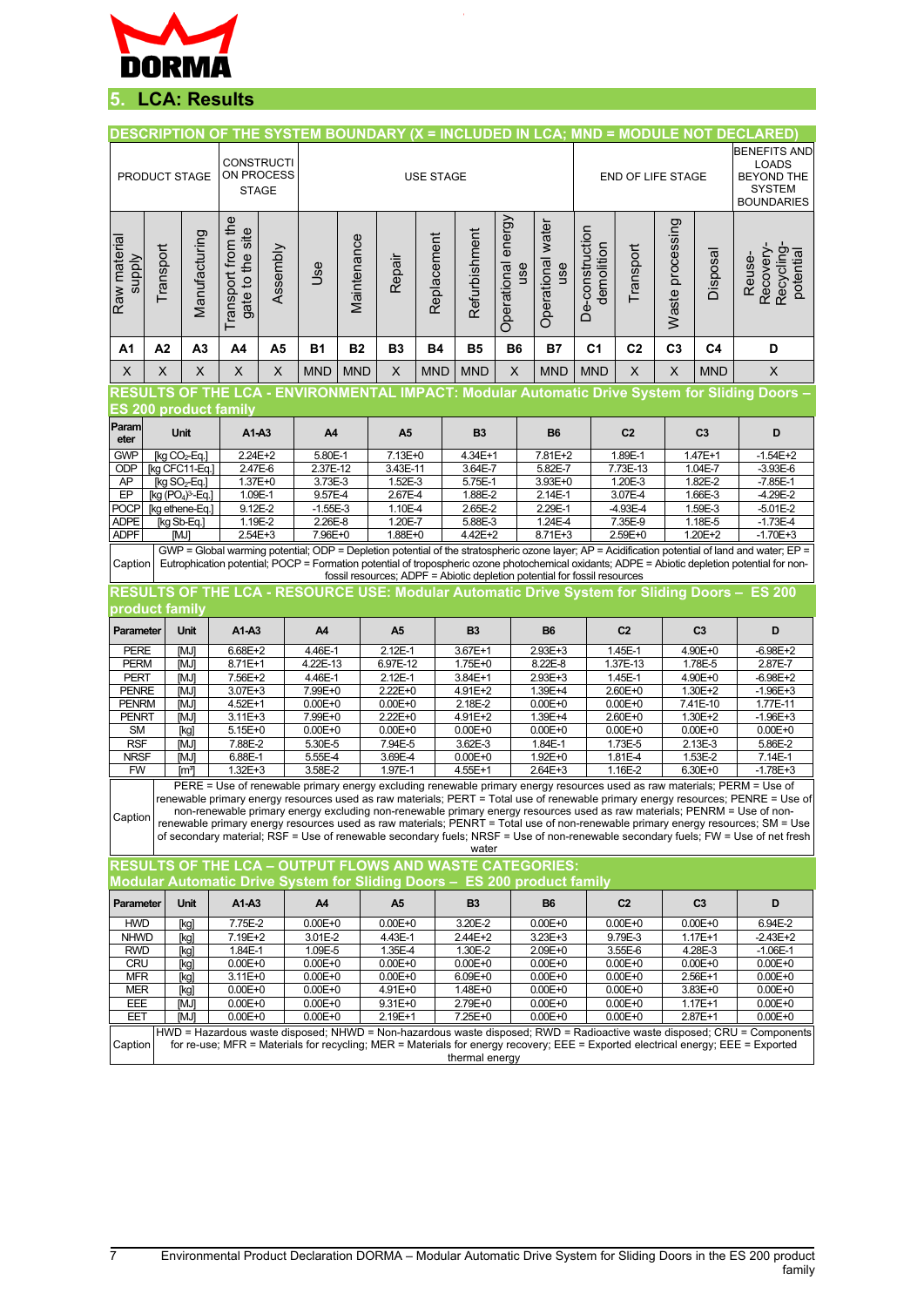

#### **6. LCA: Interpretation**

#### **ENVIRONMENTAL IMPACT**

An evaluation of the LCA results enables the following interpretation of the CML results (CML version: April 2015):



The evaluation is dominated by the energy demand of the automatic drive units in module B6. This demand was considered with an EU-27 data set for the period of 10 years.

Especially the production of raw materials in module A1-3 dominates the Abiotic Depletion Potential of non-Fossil Resources (**ADPE**) and the Ozone Depletion Potential (**ODP**) due to the metals used (mainly aluminium). The result of the **ODP** is also negatively influenced by the electronic components in the product system (amongst others gear motor, power supply unit and magnets).

The production of raw materials, processing and disposal of materials for the expendable parts in module B3 is noticeable along all CML-effect indicators. Especially the Abiotic Depletion Potential of non-Fossil Resources (**ADPE**) is affected by this module as apart from module A1-3 the production of raw materials of metallurgic basic material is considered here.

Transports (modules A4 and C2) and the installation into the building (module A5) are not of importance for any of the CML indicators.

#### **7. Requisite evidence**

The endurance test for compliance with the number of 1,000,000 closing cycles is confirmed by the certificate from TÜV Nord.

#### **8. References**

#### **Institut Bauen und Umwelt e.V., Königswinter (ed.):**

Creation of Environmental Product Declarations (EPD); General principles for the EPD range of Institut Bauen und Umwelt e.V. (IBU), 2013- 04.

**PCR, Part A:** Institut Bauen und Umwelt e.V., Königswinter (pub.): Product Category Rules for Building Products from the range of Environmental Product Declarations of Institut Bauen und Umwelt (IBU), Part A: Calculation rules for the Life Cycle Assessment and requirements on the Background Report, version 1.2, 2012-09.

#### **RESOURCE USE**

In the following the use of resources is interpreted module by module.

#### *Primary energy*

Module B6 dominates the whole life cycle with 79 %, as the energy demand of the drive unit over 10 years is displayed here. Module A1-3 with about 18 % is far behind module B6, as well as module B3 with 2 %. So the basic materials used and their pre-processes play an important but not significant role in the whole life cycle. The disposal phase in module C3 has a rate of 1 % of the whole primary energy demand.

#### *Fresh water*

The water consumption in module A1-3 takes 33 % over the entire life cycle and has its origin in 92 % of the pre-processes in the aluminium used for the analysed product system. The electronic components used make up 4-5 % and electricity derived out of hydro power in the production is responsible for 1 %. Module B6, that depicts the energy demand of the average drive unit system, has the highest water consumption with a share of 66 % over the life cycle. This share highly depends on the power mix used in practice. The modelling was done by using the EU-27 power mix.

#### **WASTE CATEGORIES**

Disposed non-hazardous waste dominates the waste categories. Module B6 with the upstreams of the power-mix used is of main significance. Apart from this module the waste derives from the upstreams of the aluminium and steel used in modules A1 and B3. Radioactive waste mainly derives from module B6 and in minor terms from modules A1 and B3. Hazardous waste derives mainly from module A1 with the pre-processes (upstreams) of the metallurgic basic materials (primary aluminium).

**PCR, Part B:** Institut Bauen und Umwelt e.V., Königswinter (pub.): PCR instructions for building-related products and services in the building product group of drive systems for automatic doors and gates, 2014-07.

**AutSchR 1997:** Directive governing automatic sliding doors in rescue routes, December 1997.

**CEN/TR 15941:** Sustainability of construction works – Environmental product declarations – Methodology for selection and use of generic data; German version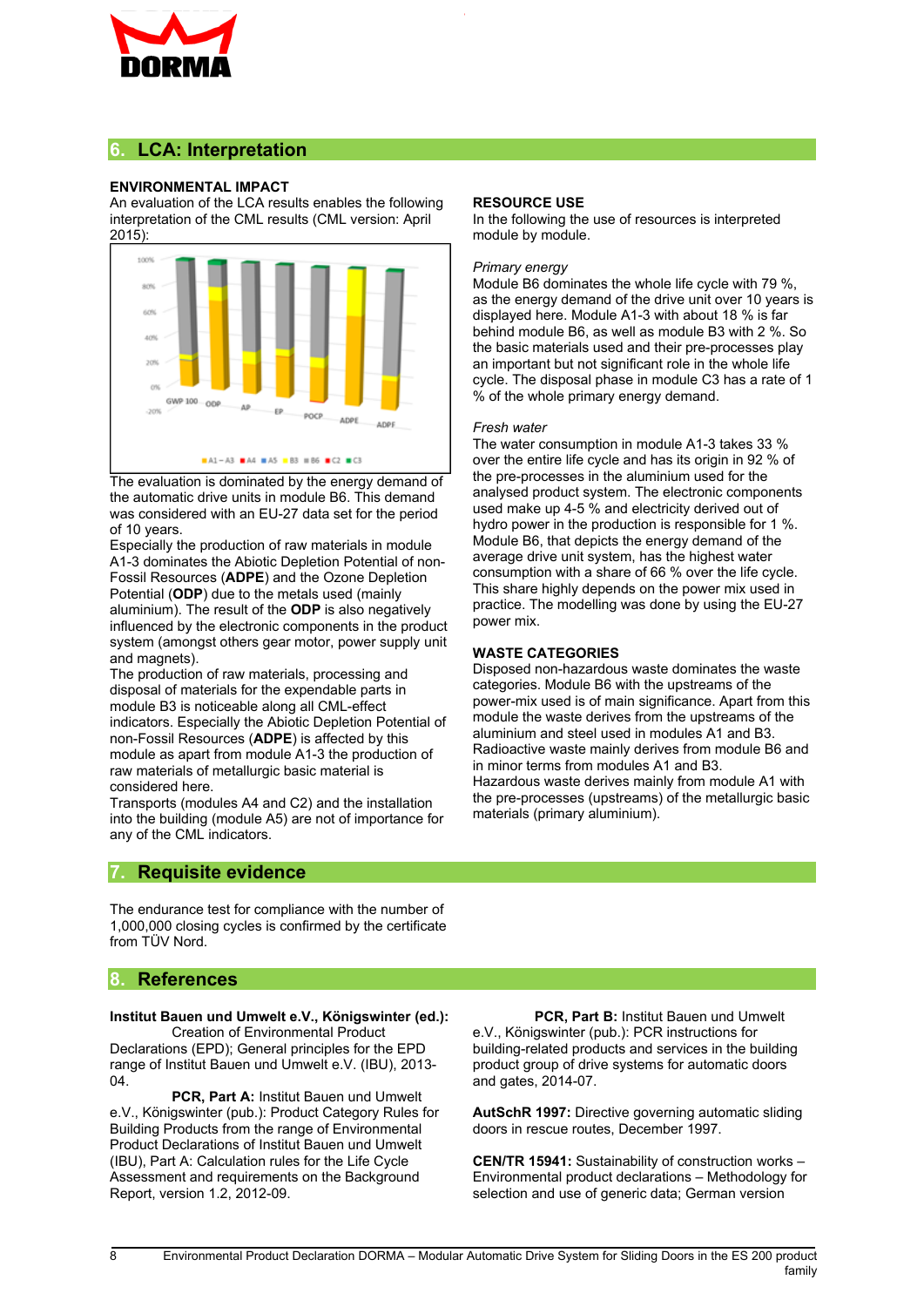$<$  ; 7 % 2 8 +  $3<sup>1</sup>$  $\begin{array}{c} \n \begin{array}{cc} 3 & \text{#} & \text{\$} \n \end{array} \end{array}$  $74$  $\mathfrak{L}$  $, 521$  \$", +<br>\$C  $\begin{array}{c} \text{1} \\ \text{3} \\ \text{4} \end{array}$  ,  $\begin{array}{c} \text{5} \\ \text{1} \end{array}$  $*8$  \$  $8 \t 0 =$  $$ #$  $\overline{4}$  $\overline{9}$  $\ddot{+}$ 8  $, 521$  \$ " # +<br>! 4  $$$  # 8  $\overline{4}$  $, /$  \$ / \$ 8 3<br>8 0 = '  $\overline{9}$  $+$  $\begin{pmatrix} 4 & 1 & 5 \\ 2 & 4 & 1 \end{pmatrix}$  $, 15$  \$  $/ +$  $\mathbb{S}$  $3<sup>1</sup>$  $\ddot{s}$  $8 \t 0 +$  $\frac{1}{2}$  $\leq$  $$ 5 )! 4$  $\mathfrak{s}$  $\alpha = 1$ \$ N 8 19  $\overline{3}$  $/5+$  $1/$  \$ / / + 3 @ ! <4\$ 8 &  $\left( \begin{array}{c} \end{array} \right)$  $80. =$  $\begin{array}{cc} & 3 \end{array}$  $\,$  $2 $ $1+$ <br>! 4<br>! 3  $\lambda$ 8  $\sqrt{ }$  $\sim 0.01$ % C  $8 \t 0 +$  $\equiv$  $\mathbf{0}$  $\mathsf{R}$  $\begin{array}{cccc} 1 \, \$\, \$\, \$\, , + & 9 \, 4 & 9 \, 0 & 0 \, 0 & 0 & 0 \, 0 & 0 & 0 \, 0 & 0 & 0 \, 0 & 0 & 0 \, 0 & 0 & 0 \, 0 & 0 & 0 \, 0 & 0 & 0 \, 0 & 0 & 0 \, 0 & 0 & 0 & 0 \, 0 & 0 & 0 & 0 \, 0 & 0 & 0 & 0 \, 0 & 0 & 0 & 0 \, 0 & 0 & 0 & 0 \, 0 & 0 & 0 & 0 \, 0 & 0 & 0 & 0 \, 0 & 0 & 0$  $3^+$  $\updownarrow$   $\updownarrow$   $\updownarrow$   $\updownarrow$   $\updownarrow$   $\updownarrow$   $\updownarrow$   $\updownarrow$   $\updownarrow$   $\updownarrow$   $\updownarrow$   $\updownarrow$   $\updownarrow$   $\updownarrow$   $\updownarrow$   $\updownarrow$   $\updownarrow$   $\updownarrow$   $\updownarrow$   $\updownarrow$   $\updownarrow$   $\updownarrow$   $\updownarrow$   $\updownarrow$   $\updownarrow$   $\updownarrow$   $\updownarrow$   $\updownarrow$   $\updownarrow$   $\updownarrow$   $\updownarrow$   $\updown$  $2\frac{1}{3}$ ,  $1''$ ,  $+$   $\begin{array}{ccc} 1 & 4 \\ 3 & 0 & 11 \end{array}$ <br>3  $\overline{c}$  $\frac{1}{2}$ 2 \$ . . 1 " # ", \$ .) , +<br>
\$ / ! 4 // 18 \$ \$ \$ & ) 4<br>
C ! ! 3) 9 9 9 -<br>
- < 0 ; 0 1 ; < # . . = 3 0 11 / / ! " % 5 >  $\begin{array}{cccc} & > & ,5\$ \$, \$8, + \$\$ "  $\sim 0$  $\frac{1}{4}$  $59 +$  $\# $ $ $ \# $ 6 2 $ + # $ 3$  $: 20:$  $\overline{4}$  $\mathbf{\hat{s}}$  $\mathsf{C}$  $+$  $+$  \$ 3<br>+ \$ 3 + 1  $\sim$  $\mathbf{3}$  $\&$  $+$ , + 9  $*$  - ( + . 8<br>\$ # \$  $\frac{1}{3}$  $\vert$  ; 9 < #\$\$, ), , 5) + '  $%$  9 ing a  $+$  \$  $0 >$  $\overline{4}$ #  $\cdot$  =  $\therefore$  1  $\therefore$  <  $\mathbf{\hat{S}}$  $4 +$  $%$  $\%$  $-3 +$  $\mathbf{r}$  $\left(\begin{array}{cc} 1 & 1 \\ 1 & 1 \end{array}\right)$  $\star$  $\mathbf{I}$  $+, +$ 3 +<br>+) ( / ! +\$ ; ( ;  $.9$  $1,$  $\overline{4}$  $6 $$ \$, + D  $)4$  $1, 7$ \$#1 %  $C$   $28$  $8^{6} = 3$  $\overline{\phantom{a}}$  $/8$  $8<sup>8</sup>$  $\mathbf{3}$  $\left($  $\begin{array}{ccccc}\n4 & / & & 1 & 4\n\end{array}$ \$ S 74  $\mathbf{3}$ S\$  $\mathbb{S}$  $\Phi$  $, .5/6$  '8, ! 4 \$"  $\begin{array}{ccc} 1 & 2 & 4 \\ 1 & -1 & 3 \end{array}$  $\boldsymbol{\mathsf{S}}$  $\sim 1$  $+ , 15 \$  $1 \quad 2/8$  $($  4  $\frac{1}{2}$  $/ N$ 18 8  $S$  $\begin{matrix} \updownarrow \\ \updownarrow \\ \downarrow \end{matrix}$  $\frac{7}{8}$ ,  $\frac{1}{8}$ ,  $\frac{1}{8}$ ,  $\frac{1}{8}$ ,  $\frac{1}{8}$ <br>  $\frac{1}{8}$ ,  $\frac{1}{8}$ <br>  $\frac{1}{8}$ <br>  $\frac{1}{2}$ ,  $\frac{1}{8}$ <br>  $\frac{1}{2}$ <br>  $\frac{1}{8}$ <br>  $\frac{1}{2}$ <br>  $\frac{1}{8}$ \$  $\frac{3}{1}$   $\frac{1}{1}$  $\overline{4}$ \$ \$  $# S$  $\leq$ S  $$$  $8$  $\hat{\mathbf{r}}$  $\overline{\phantom{a}}$  3  $\hat{\mathcal{F}}$  $\mathbb{S}$  $\left( \begin{array}{c} 1 \end{array} \right)$  $N < 8$  29  $2+$  $8<sup>8</sup>$ 

 $\overline{2}$ 

 $\frac{1}{2}$  3

 $4<sup>1</sup>$ 

 $+$ 

 $\mathbf{I}$ 

 $\ddot{\cdot}$